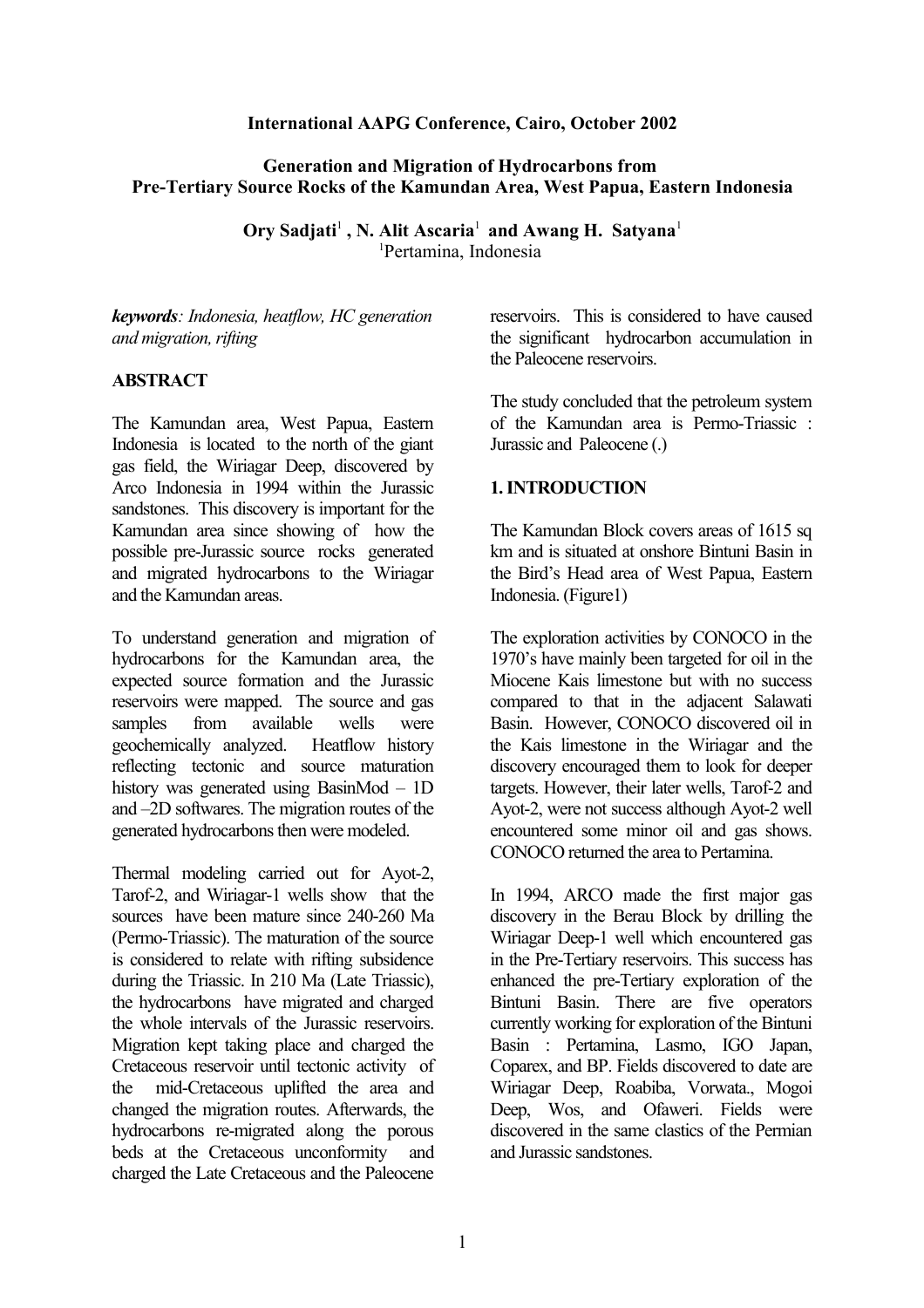The main source rocks are considered to be the coals and shales of the Permo-Triassic (Ainim) and Jurassic (Kembelangan) in a fluvio-deltaic environment. Laminated shales and coals have high TOC with hydrogen indices ranging from 240 to 260 suggesting signifant gas prone source rocks.

## **2. PROBLEMS**

The main problem of this study is to examine the possibility of the Pre-Tertiary source rocks to generate and migrate hydrocarbons to the Kamundan area.

The migration routes of the hydrocarbons are evaluated considering the coeval tectonic activities undergone by the area.

## **3. TECTONICS AND STRATIGRAPHY**

The Kamundan area is adjacent to the collision margin between the Australian, Sunda and Pacific plates resulting in a complex tectonics beginning in the Late Mesozoic. The northern margin of the Irian-Papua New Guinea Archipelago is composed of several different terranes which have fused as the intervening paleo-seas closed since the Late Mesozoic. In the early Tertiary, the Australian plate interacted with the Sunda plate where several major strike-slip faults were induced as the various different blocks adjusted to these new regimes. In the Late Tertiary, a compressive phase wasintroduced into the Bird's Head area. The Bintuni area, became a foreland basin as the Lengguru region was thrusted over the former Terrane. Subsequent westwards movement of the Lengguru thrust zones depressed the Bintuni area to now becomesa major and rapidly- filled depocentre with provenances from the highs flanking this topographic low.

The major east-west strike-slip faults, the Sorong fault (sinistral) and the Tarena-Aiduna fault (sinistral) which bound the Bird's Head area in the north and south respectively have realingned the thrust belt (the Lengguru foldbelt) to a more north-south orientation from the main northwest-southeast trend in the central part of the island of New Guinea-Irian Jaya. (Figure 2)

The stratigraphic column of the Bintuni area is shown on figure 3. The oldest sedimentary rock is the Devonian Kemum Formation. This deep marine sediment is believed to be the economic basement. The Kemum Formation is overlain unconformably by the sediments of the Aifam Group, which consists of the Aimau Formation, the Aifat Formation, and the Ainim Formation. The Aimau sediments were deposited in terrestrial and shallow marine environtments during the Carboniferous to the Permian. Afterwards, the shallow marine Aifat sediments and the fluvio-deltaic Ainim sediments were conformably deposited. The best potential of source rocks at the Bintuni Basin is the Ainim Formation and lower part of Kembelangan Formation. The shale of Ainim Formation contains up to 11 % TOC. Hydrogen indices range from 47 to 264 indicating the presence of mainly humic gas-prone kerogen with minor oil-prone sapropelic component, a composition confirmed by visual kerogen analysis. Pyrolysis potential yields are high indicating a very good generating potential (Perkins et al, 1993).

The Triassic Tipuma Formation was unconformably above the Aifam Group. The Tipuma Formation and the Aifam Group are the sediments deposited during the pre-Mesozoic Syn Rift Tectonic phase.

The Post-Rift Tectonic Phase which happened since the Mesozoic until the Early Tertiary produced various sediments. The contact berween each formation of this tectonic phase is generally unconformable. The Lower Kembelangan Formation, aged Jurassic, can be divided into three depositional sequences where the relationship between each sequences is uncorformable. The first sequence which was deposited during the Middle Jurassic was controlled by transitional and shallow marine environment, the second Middle-Upper Jurassic sequence was deposited in the shallow deep marine environment. The third, still in the marine environment, was deposited since the Upper Jurassic until Early Cretaceous. The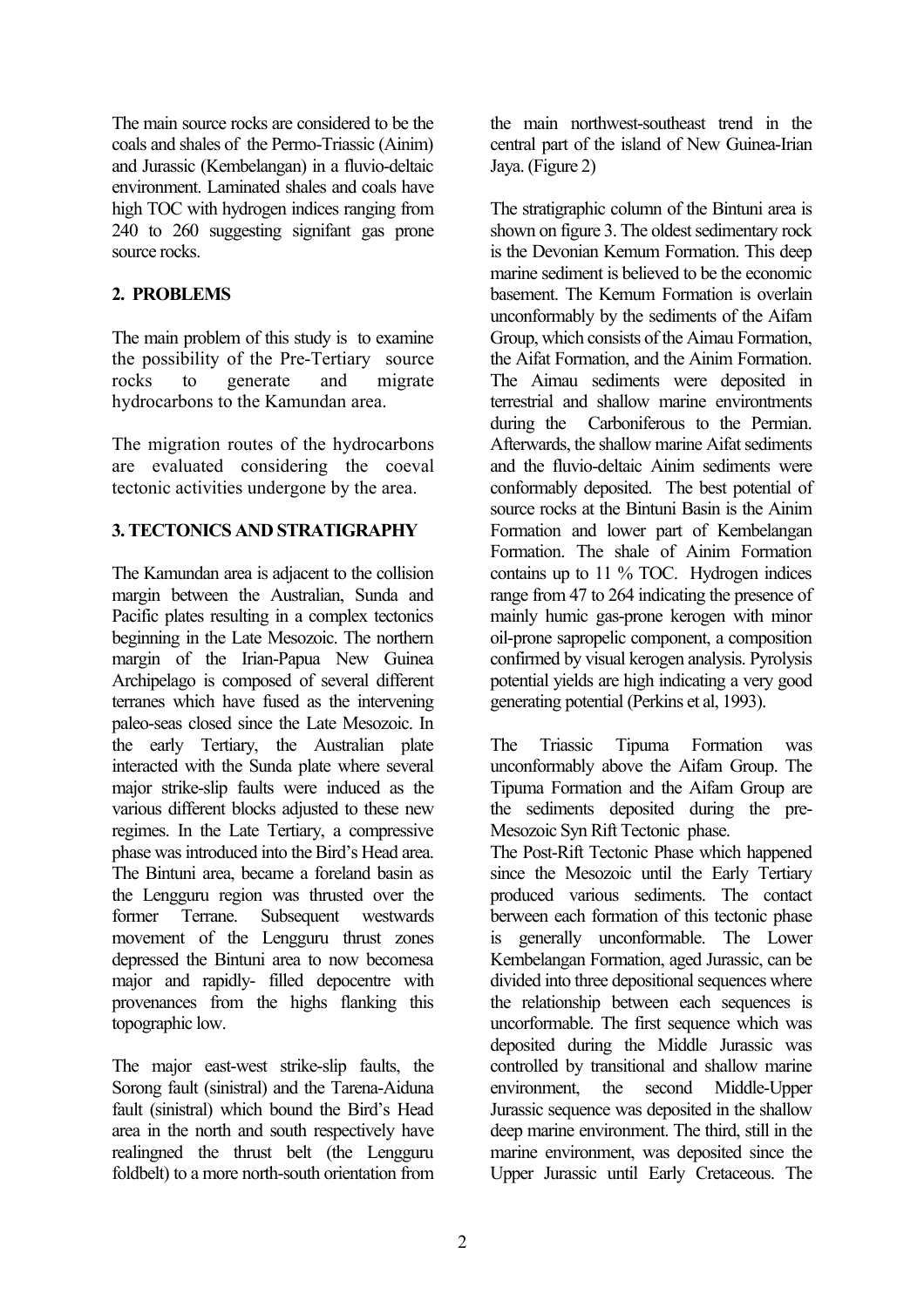sandstones of the first sequence of the Lower Kembelangan Formation, called as the Roabiba sandstones, has been proven as the hydrocarbon reservoir.

After the deposition of the Lower Kembelangan , the sedimentary pattern changed to be transgressive. The thick marine shales of the Jass Formation covers unconformably the Lower Kembelangan Formation. Some authors named this formation as the Upper Kembelangan Formation.. The transgressive pattern continued until the Early Tertiary when the turbiditic Waripi sediments were deposited.

The transgressive deposition of the Waripi sediments was ended by the development of the Faumai carbonates during the Eocene to Oligocene. This period also ended the Post Rift Tectonic Phase and changed the depositional sequence to the Syn-Orogenic Tectonic Phase. Within the Oligicene time, the Australian Plate relatively moved to the west and collided with the available terrane. This collision controlled the uplifting processes in the Bintuni Basin. The materials which were eroded in the uplift area were transported and deposited at the lower part and composing the Sirga Formation.

The Oligocene uplifting process was continued by the stable tectonic activity in the region. This condition accommodated the development of a very broad lateral distribution of the carbonate deposits called Kais Fomation.

## **4. METHODS**

Maturity history and migration of hydrocarbons is defined by BasinMod-1D dan 2D softwares. Well data (Ayot-2, Tarof-2 and Wiriagar-1) and a seismic line (line 98 KMD-06) from Kamundan area is used as input data for modeling. Paleo heatflow is one of the important data that must be entered.

Paleo heatflow history is obtained through thermal modeling by assuming various heatflow values throughout geologic time. This results in a present-day vitrinite reflection Ro-Depth curve, which is matched to the laboratory - determined Ro-Depth plot of the modeled well section. Using a constant present-day heatflow value, a Ro curve is derived which increases greatly towards the depth and completely is out of step with the corrected laboratory at the present-day heatflow value. The heatflow value for each geologic time interval is entered resulting in a paleotemperature value for each sedimentary layer interface. This temperature becomes input data for the vitrinite reflectance model by using the Easy % method (Sweeney & Burnham, 1990).

The resulting theoretical Ro vs depth curve is compared to the laboratory observed Ro vs depth plot. The paleo heatflow values is gradually increased backward until a gradual match is obtained between the theoretical Ro depth curve and the observed Ro-depth plot. The heatflow values for each interval is then plotted against time. Resulted curve reflects the paleo-heatflow history of the basin. This paleo heatflow is used as one of input data within the Basin Mod-2D.

## **5. RESULTS**

## 5.1. Heatflow History

The heatflow history of the Ayot-2, Tarof-2 dan Wiriagar-1 located close to the *Ayot Low* can be seen on figure 4. It shows that at the Ayot-2 well, the *heatflow* increases very rapidly up to 3.1 HFU from 210 to 260 Ma. At the Tarof 2 well, *heatflow* increases sharply up to 3.2 HFU from 200 to 270 Ma. At the Wiriagar-1 well, the *heatflow* increases sharply to 4.9 HFU from 210 to 260 Ma. The definition of this *paleo heatflow* is supported by the *maching* results of Ro between laboratory-measured Ro and calculated Ro. The very rapid increase in *heatflow* from 210 to 260 Ma is considered due to the *Triassic Rifting*. The highest increase in heatflow at the Wiriagar-1 well is considered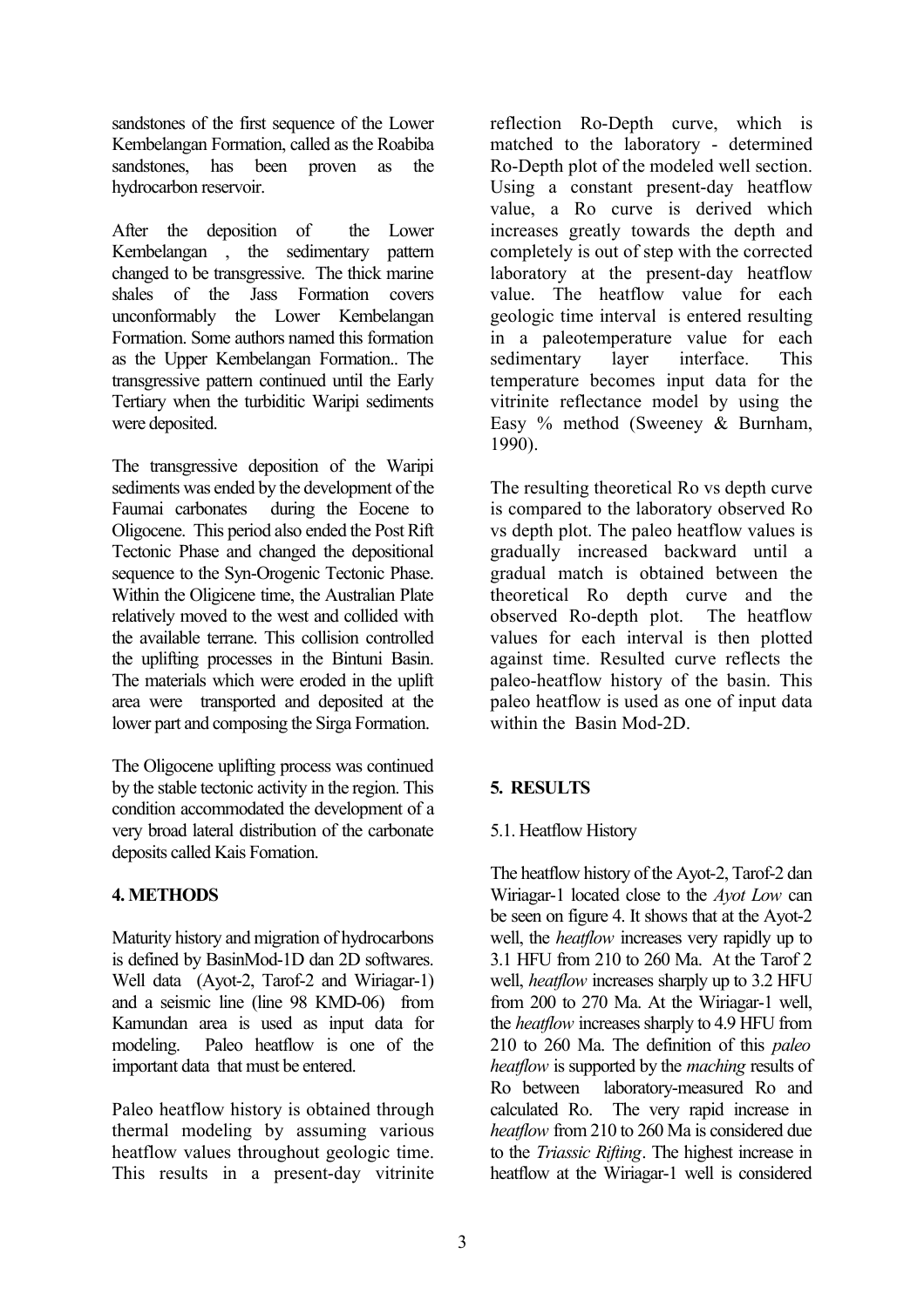oweing to its position in the deeper part of the rifts than those of the Ayot-2 and Tarof-2 wells.

# 5.2 Maturity History

Maturity histories of the Ayot-2, Tarof-2 and Wiriagar-1 are shown on the figure 5. The figure shows that the source rocks have been mature since around 240 or 260 Ma (Permo-Triassic).

This timing of the maturation is supported by the analysis of *heatflow history.* Triassic Rifting is considered to be responsible for the source maturation.

# 5.3 Migrations and Trapping

The timing of migration is determined using expulsion diagram resulted from the *BasinMod-2D* modeling. Figure 6a shows that the hydrocarbons initially expelled at around 210 Ma (Late Triassic), this defines that the primary migration took place at 210 Ma .

Since their expulsion, hydrocarbons charged the both Jurassic and Cretaceous reservoirs. M*id-Cretaceous unconformity, however,* caused the hydrocarbons re-migration through *porous bed*s at the *unconformity* zone and charging the Late Cretaceous reservoirs. This also charged the Paleocene reservoirs. Presentday expulsion diagram shows that the hydrocarbons charged both the pre-Tertiary and the Paleocene reservoirs (figures 6b, 6c). An identified prospect located 10 kms to the southeast of the *Ayot Low* has an opportunity to be charged by hydrocarbons generated in the Ayot Low (figure 7).

The presence of Paleocene *marine claystones* (ARCO Indonesia, 1996) also put a possibility for oil generation from type II kerogen. The Paleocene reservoirs are also possibly charged by hydrocarbons generated from the Early tertiary source rocks in addition to the Permo-Triassic sources. This consideration should be further evaluated.

# **6. CONCLUSIONS**

- The sources have been mature since 240-260 Ma (Permo-Triassic)
- The maturation of sources is considered to relate with the heatflow increase due to rifting subsidence during the Triassic
- In 210 Ma (Late Triassic), the hydrocarbons have migrated and charged the whole intervals of the Jurassic reservoir
- Migration kept taking place and charged the Cretaceous reservoir until tectonic activity of the mid-Cretaceous uplifted the area and changed the migration routes
- The hydrocarbons re-migrated along the porous beds at the Cretaceous unconformity and charged the Late Cretaceous and the Paleocene reservoirs
- This is considered to have caused the significant hydrocarbon accumulation in the Paleocene reservoirs

# **ACKNOWLEDGMENTS**

The authors gratefully acknowledge the managements of Pertamina for their permission to release certain data and to publish this paper.

# **REFERENCES**

Biantoro, E, and Luthfi , A, 1999, The Pre Collision Basin Configuration in Bintuni Area, Irian Jaya: An Alternative Idea of Hydrocarbon Potential in Pre Tertiary Sediment, 28<sup>th</sup> IAGI Proceeding, Jakarta Kader, M.S., and Gaither, J.R., 2000, Kamundan Block Hydrocarbon Assessment Report – PERTAMINA – Petronas Carigali Joint Study, Kualalumpur

Lowe, D.R., 1996, Sedimentology, Petrography and Depositional Patterns of